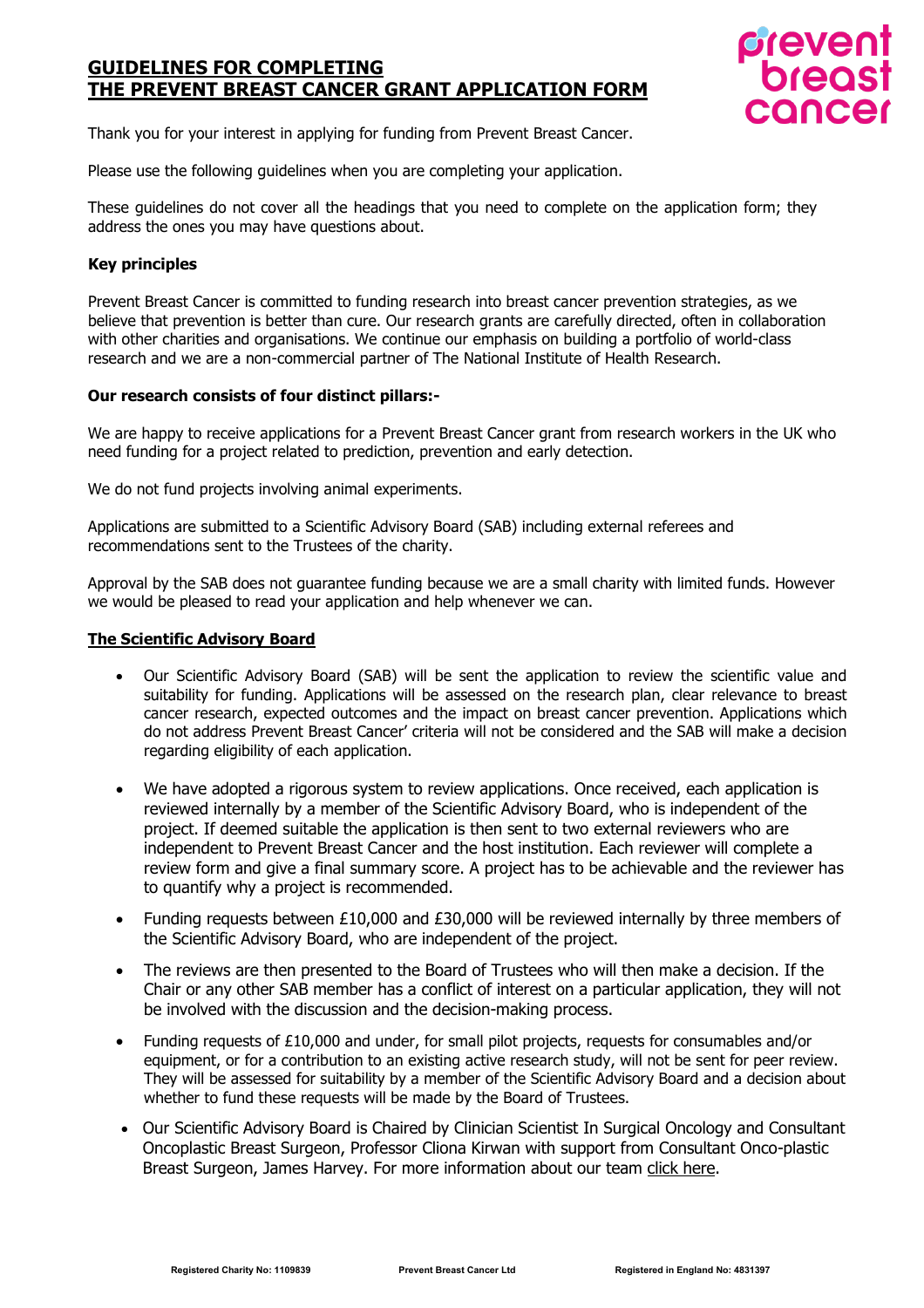

# **What application literature do you need to complete?**

All applicants must complete all the relevant sections within the Prevent Breast Cancer Grant Application Form.

### **Completing Application form for a Prevent Breast Cancer grant**

### **Section 1: Application details**

#### **Applicant**

Enter one name here, the principal investigator. This person will be the main contact, and grant holder, whose name will be in all correspondence.

#### **Institution**

Name of the host institution where the grant will be held.

#### **Address**

This should be the full postal address of where the grant will be held and the address of the main contact. If the project is based in more than one institution, one must be chosen as the host institution.

#### **Title of research project**

This should be a maximum of **12** words and written in **sentence case** not in capitals.

#### **Proposed duration**

This should be noted in months.

#### **Proposed start date**

This should be noted in months

#### **Total amount of funding applied for**

Applications for funding should be based on actual expenditure and all figures should be entered in GBP ( $\epsilon$ Sterling). Invoices will be paid in GBP (£ Sterling)

# **Abstract of research**

This should be a maximum of **150** words.

#### **Co-applicant(s)**

Up to six co-applicants are permitted and should be listed here.

# **Other Support**

Please note here whether:

1. Is this research supported by any other outside bodies? If yes indicate the organisations, degree and time scale of support.

2. Is this application being submitted elsewhere? If yes give details of where the application has been submitted, and when a decision is expected.

# **Section 2 Costs**

# **Personnel details**

This section is intended to detail the person who will directly work on the research proposed. If the researcher is known at time of applying, this section must be filled in. If not, write 'to be appointed'.

If you are applying for more than one salary, please fill in all the relevant boxes. Please note that when applying for a PhD studentship only one stipend/studentship fees can be applied for.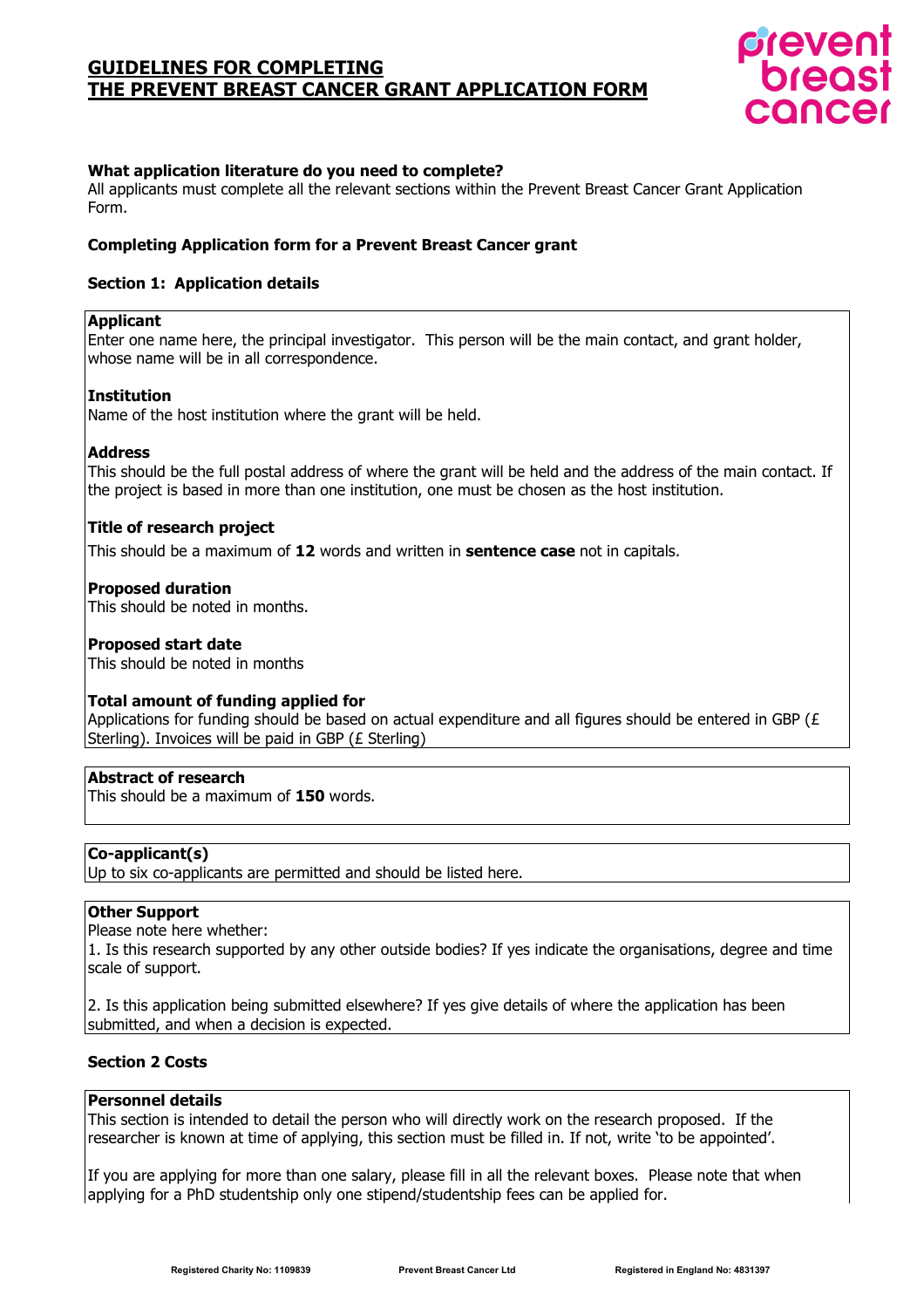

# **Qualification**

Please note here the highest qualification achieved by the researcher.

# **Grade and Scale point**

The grade and scale point at which appointment is expected should be noted here. A copy of the grade/scale system used must be included.

# **% time**

Please note here what percentage of time the researcher will spend on the proposed project.

#### **Salary**

Please append a copy of the current, relevant pay scale system used by the host institute. Contact your finance department for advice on potential salary increases.

Applications should include any salary increases expected to take place during the period of the grant, including annual increments based on the host institution's salary scale and inflationary increases. Please specify the annual percentage increase. Salaries should be costed from the proposed start date of the project not the date of the application.

# **Employer's on-costs**

These costs are superannuation/graduated pension and NI contributions and should be included in the salary for all staff except PhD students.

# **Expenses**

A detailed breakdown of all minor equipment, materials and consumables is requested. Microarray costs are to be listed separately.

Any costs that do not fall under these headings should be listed under other expenses. These should be justified under section J of the research proposal and may not include publication, printing or staff recruitment costs.

### **Minor equipment**

The items requested for here must be limited to the research proposed. New/subsequent requests for equipment will not be considered once the project has started.

Prevent Breast Cancer will not fund a large piece of equipment, unless the project cannot proceed without it being in place. Full justification for the equipment request is required and must be included in the research proposal. Maintenance costs should be included under Other Expenses.

# **Note: Travel costs**

Prevent Breast Cancer will usually cover costs for travel to conferences where Prevent Breast Cancer work is being presented. These travel costs should not be included in the application form, as they should be applied for on an individual basis to the Prevent Breast Cancer Trustees as a request for additional funding to promote an existing grant in the form of a letter to the Prevent Breast Cancer Chairman.

### **Note: Overheads**

Prevent Breast Cancer provides project grants, PhD studentships, scientific fellowships and pilot grants on the understanding that the host institution meets the overhead/infrastructure costs. Infrastructure costs include lighting, heating, telephones, use of library facilities, general laboratory equipment. Prevent Breast Cancer will only fund directly incurred costs and not the full economic costs of research (fECs) or a proportion of these.

Prevent Breast Cancer will not normally pay for central support staff salaries e.g. secretarial support, photocopying and postage etc (except in cases where the volume of paperwork and mailings are considerable; for example epidemiological or psychosocial studies).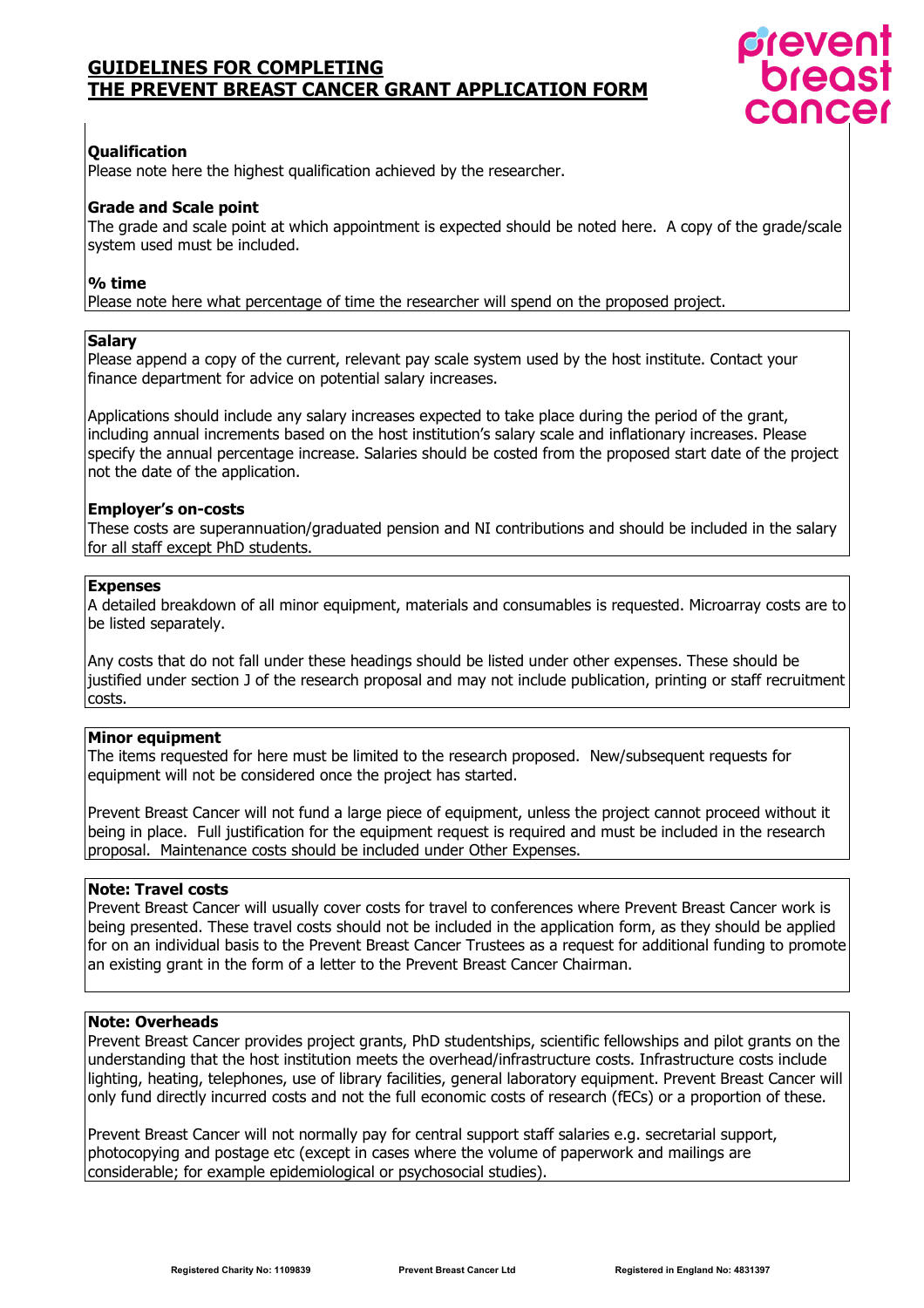

#### **Intellectual property body**

Please provide the name of your host institutions' IP body.

# **Commercial significance**

Please outline if the results of this research are likely to have commercial potential. Also outline if there has previously been any patent filed or commercial interest expressed in the research related to this application.

# **Research involving animals**

Prevent Breast Cancer does not fund projects involving animal experiments

# **Ethical considerations**

If this project requires Ethical Committee approval, please indicate here and attach the relevant Ethical Approval letter to the application. If ethical approval is pending, or to be sought once funding is confirmed please indicate here.

### **Grant Environment**

How does your application address equality, diversity & inclusion? What considerations have you made to make your application as environmentally sustainable as possible?

#### **Section 4: Approval and Ratification**

# **Signatures of Head of Department, Finance Office and Research and Development Department**

The application must be submitted by/through the Head of Department and also the Officer who will be responsible for administering any grant that may be awarded for example finance officer, bursar or registrar. The contact details provided for the finance officer should be the relevant person to contact in the event of budgetary or invoicing queries should the grant be awarded.

We also require the contact details of the institute's research and development department. They should complete the relevant declarations along with the main applicant, all co-applicants and, where relevant, the second supervisor for a PhD studentship application.

### **Signatures of applicants and co-applicants**

The application must also be signed by the applicant and all co-applicants. Please fill out and attach a separate sheet for each person.

# **Final Checklist**

Please tick and sign this section to confirm that you have checked your application and ensured that all sections have been completed, all additional documentation is attached and that all necessary signatures are provided.

Any late additional information will not be attached to any application by Prevent Breast Cancer and may result in your application being withdrawn from consideration.

# **Submission of an application indicates full acceptance of the Terms and Conditions of the Prevent Breast Cancer grant.**

#### **Submitting your application form if you are using the word document**

Email a copy of the application forms to: [nikki@preventbreastcancer.org.uk](mailto:nikki@preventbreastcancer.org.uk)